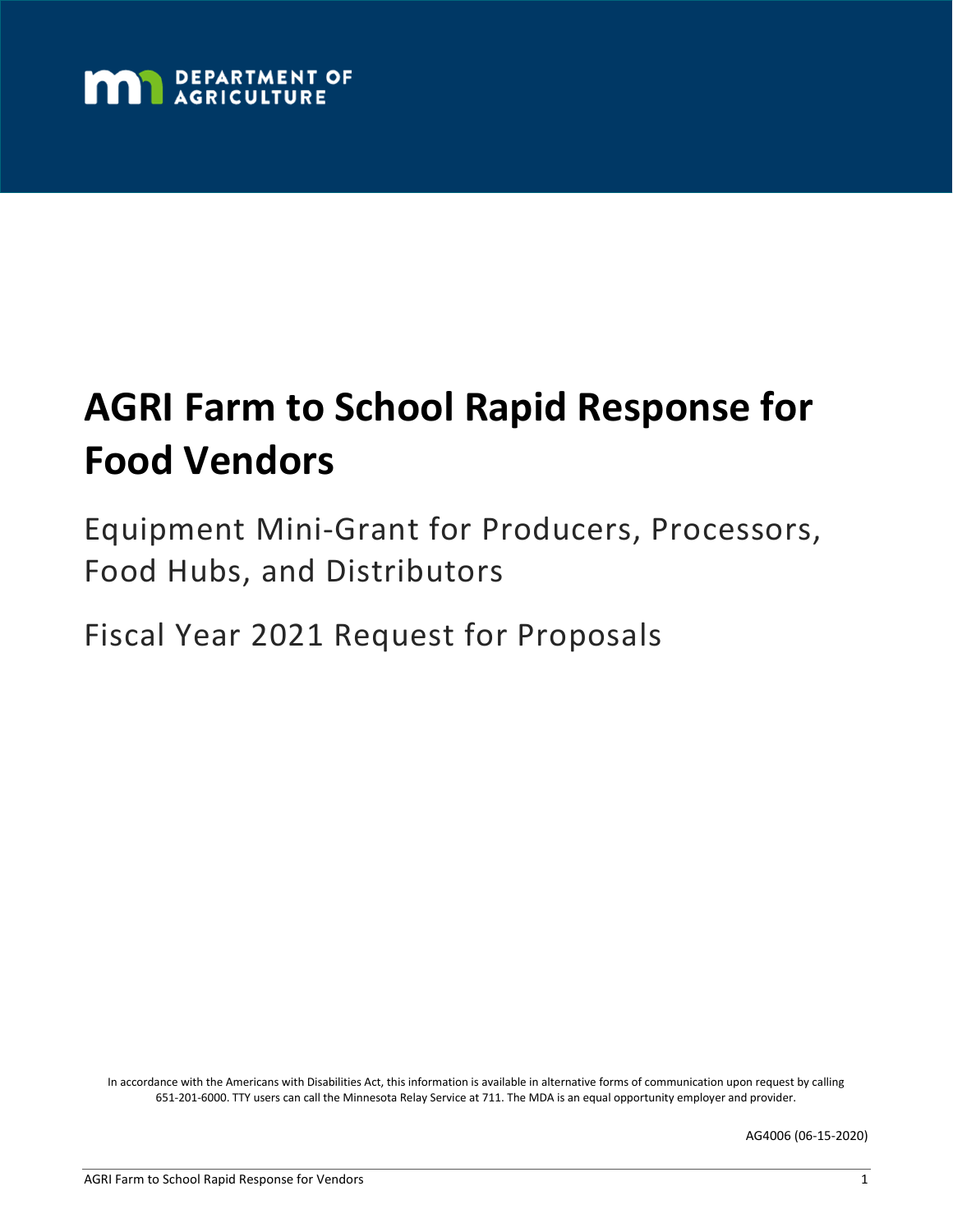# **Table of Contents**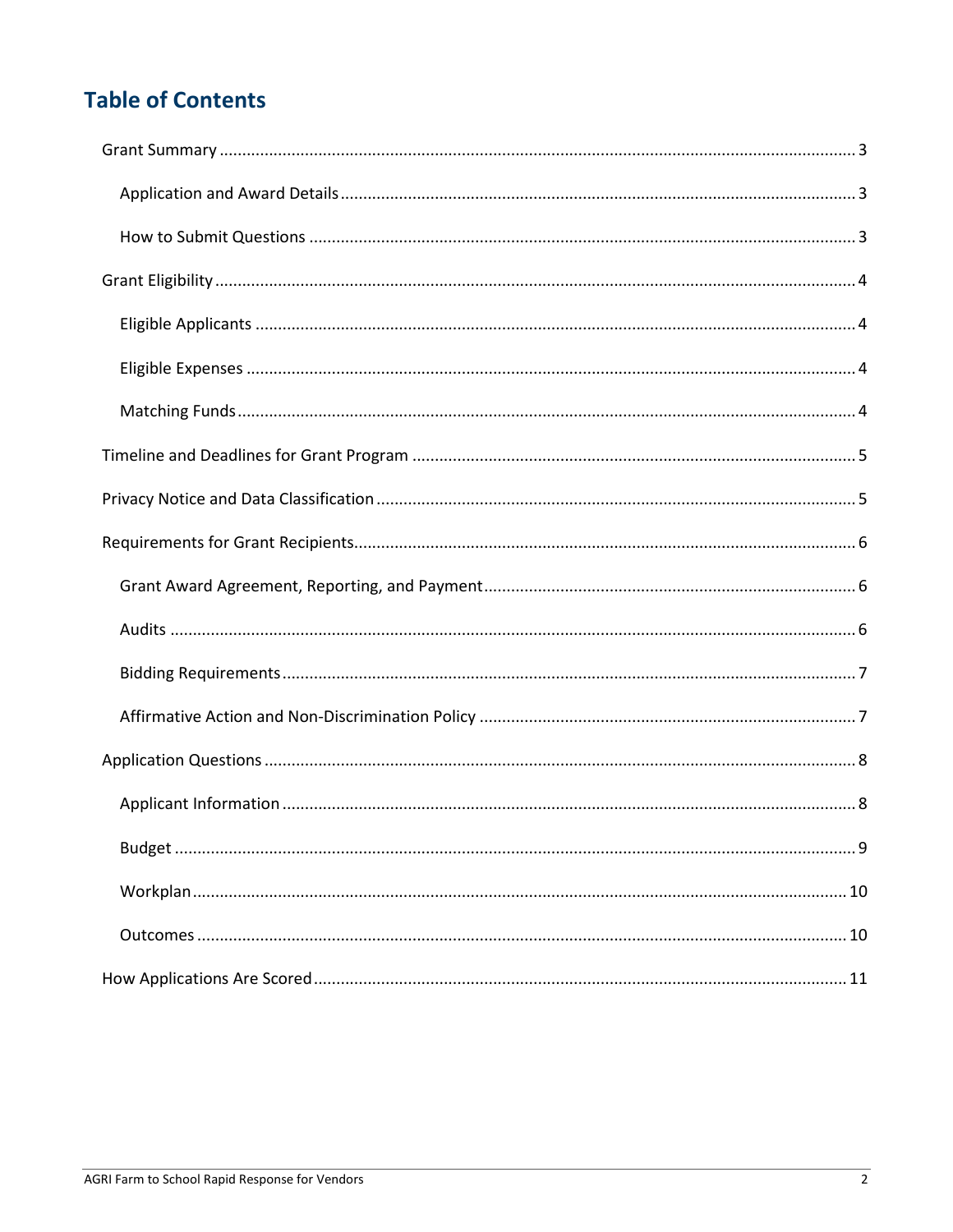# <span id="page-2-1"></span><span id="page-2-0"></span>**Application and Award Details**

The Minnesota Department of Agriculture (MDA) anticipates awarding grant funds to school districts and vendors to build their Farm to School capacity. Funding for the programs is available through the [Agricultural Growth, Research and Innovation \(AGRI\) Program](https://www.mda.state.mn.us/grants/agri) (Minnesota Statute 41A.12). A total of \$124,000 is available to be awarded between two (AGRI) Farm to School Mini-Grant opportunities. Eligible applicants may apply for \$1,000 to \$5,000 in grant funding. There is no set dollar amount for each grant. The MDA intends to strike a balance between the two grant opportunities based on strength of applicants.

The two Rapid Response funding opportunities for Farm to School are the following:

- 1. **AGRI Farm to School Rapid Response for Schools** Grants are intended for school districts to begin, diversify, and expand purchasing from Minnesota producers during the COVID-19 pandemic, primarily during the summer. School districts may apply for \$1,000 to \$5,000 and there is no match required. Applicants are asked to not request more funding than they think they can actually spend within the grant period. Food Service Management Companies may also apply, but the value of the grant must be credited to the school. These entities should apply for funding through the [Grant for](http://www.mda.state.mn.us/f2srapidresponseschools)  [Schools](http://www.mda.state.mn.us/f2srapidresponseschools) (www.mda.state.mn.us/f2srapidresponseschools).
- 2. **AGRI Farm to School Rapid Response for Food Vendors** Grants are intended to support equipment purchases for food vendors that will help them to meet the product needs of schools. Food producers (farmers, ranchers, agricultural cooperatives), restaurants, processors, food hubs, food distributors, and food service management companies are eligible to apply. The program aims to improve market access for local food vendors interested in selling to schools in Minnesota. These entities should apply for funding through this Request for Proposals.

Applications must be submitted through our online system, accessible through links on the respective grant pages.

The MDA is not responsible for any technical or logistical problems resulting in the MDA not receiving the application on time. It is the responsibility of the applicant to ensure that submission is received by the MDA before the deadline. If you are experiencing technical difficulties, please reach out for assistance.

### <span id="page-2-2"></span>**How to Submit Questions**

Direct questions about the grant program, completing the application, or additional accommodations to:

Courtney VanderMey [Courtney.VanderMey@state.mn.us](mailto:Courtney.VanderMey@state.mn.us) Minnesota Department of Agriculture 625 Robert St N St. Paul, MN 55155-2538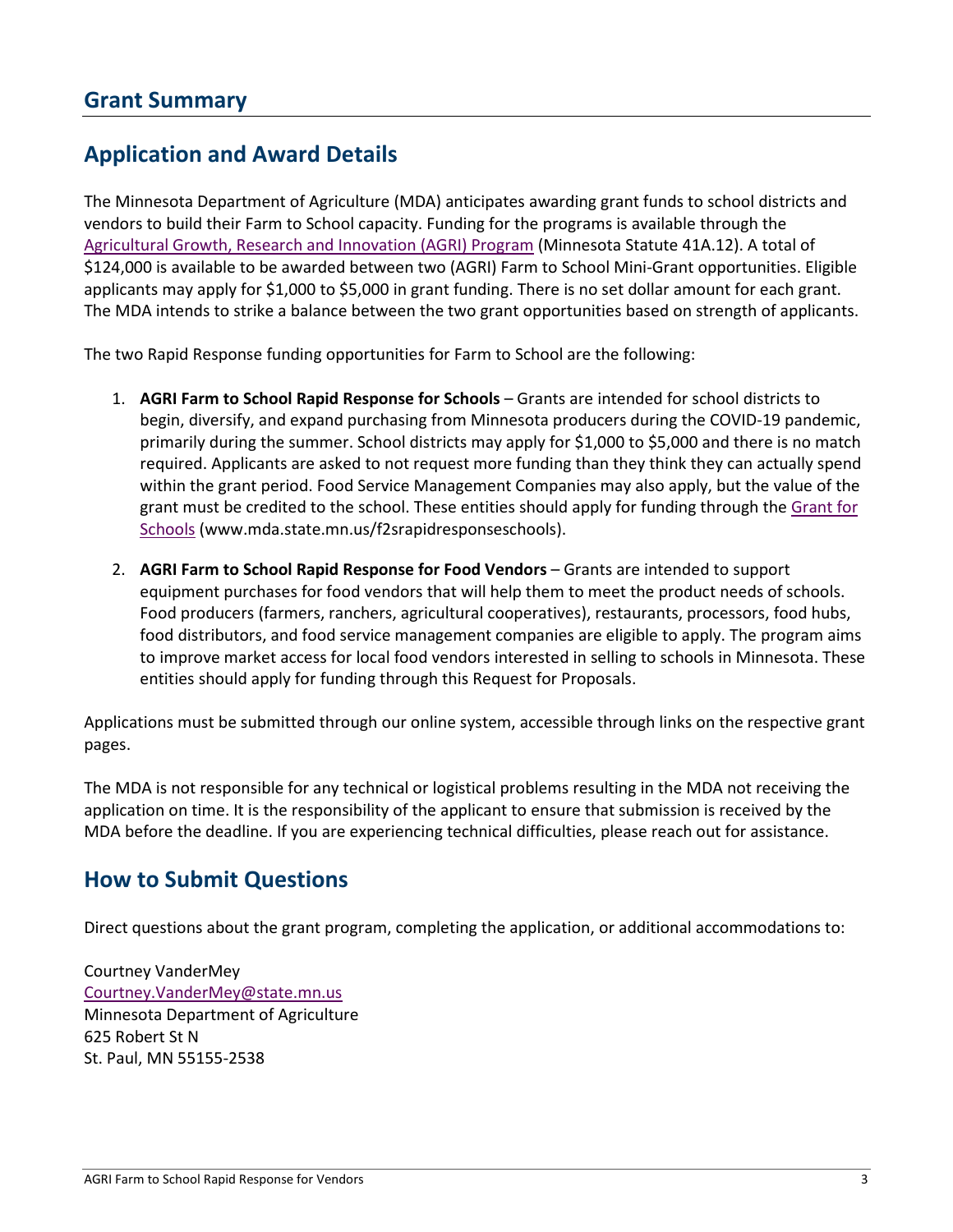# <span id="page-3-1"></span><span id="page-3-0"></span>**Eligible Applicants**

Grants are available to food producers (farmers, ranchers, and agricultural cooperatives), food processors, restaurants, food hubs, and food distributors that are targeting sales of Minnesota grown and raised food to schools. All applicants must have been in operation prior to March 1, 2020.

In addition, applicants must:

- Be in good standing with the State of Minnesota.
	- o No back taxes owed.
	- o No defaults on Minnesota State-backed financing for the last 7 years.
	- o Acceptable performance on past MDA grants.
	- o Compliant with current state regulations.
- Currently reside in Minnesota or be authorized to conduct business in Minnesota.
- Not be an employee or spouse of an employee of the MDA.

#### <span id="page-3-2"></span>**Eligible Expenses**

Expenses must make immediate impact on your organization's ability to make food sales to schools in Minnesota.

Project examples include, but are not limited to, equipment for:

- Food storage
- Food safety (including record keeping and cleaning)
- Food packaging
- Food processing (dicing, chopping, etc.)
- **Transportation**

Contractor costs and materials for installation of approved equipment, including plumbing, drainage, venting, and electrical work are eligible. General operating expenses (such as salary, fringe, inventory, and supplies) are not eligible. Expenses related to food production (such as seeds and tractors) are not eligible.

#### <span id="page-3-3"></span>**Matching Funds**

Grant funding requires a 1:1 match. Matching funds can be in the form of cash, loans, other grants, or liquid capital assets dedicated to the project. However, other state funds, such as an AGRI Value-Added Grant, cannot be used for the matching funds. State funds are obtained through the budgeting process of the Minnesota Legislature or granted by a State agency.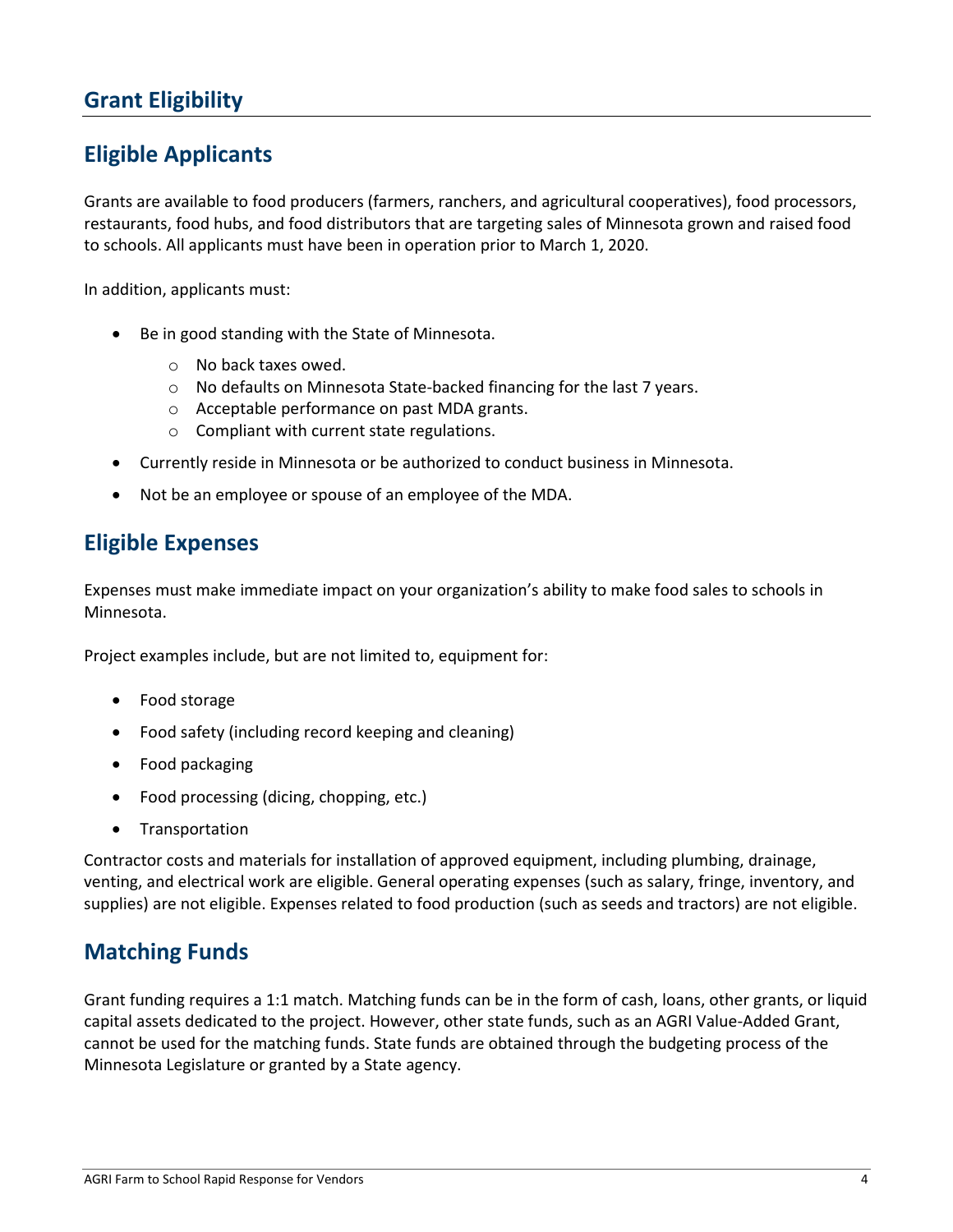# <span id="page-4-0"></span>**Timeline and Deadlines for Grant Program**

Applications will be accepted until August 12, 2020 or until all funds are awarded, whichever comes first.

Applications will be reviewed and awarded on a biweekly basis during the application period, prioritizing applications submitted by Emerging Farmers, including women, immigrant farmers, and farmers of color. (The Minnesota Department of Agriculture understands "Emerging Farmer" to include historically underserved communities including women, veterans, persons with disabilities, Native American/Alaska Native, communities of color, young and beginning farmers, LGBTQ+ farmers and more; see the *Emerging* [Farmers Legislative Report](https://www.leg.state.mn.us/docs/2020/mandated/200237.pdf) for more details).

To meaningfully ensure funds are available to emerging farmers, the review committee may put some applications on waitlist. Notification of final application status may take two to six weeks. Availability of funds will be updated biweekly on our website.

Incomplete applications will not be considered; applications will not be added to the funding queue until the entire application is complete. We will not consider late applications. Applications must be submitted through our [online application system.](https://www.grantinterface.com/Home/Logon?urlkey=statemn) Applicants are also encouraged to email an [IRS Form W9](https://www.irs.gov/pub/irs-pdf/fw9.pdf) to [courtney.vandermey@state.mn.us](mailto:courtney.vandermey@state.mn.us) when submitting an application.

The MDA is not responsible for any technical or logistical problems resulting in the MDA not receiving the application on time. It is the responsibility of the applicant to ensure that submission is received by the MDA before the deadline. If you are experiencing technical difficulties, please reach out for assistance.

After applications are received and reviewed, a grant contract will be drafted between the State of Minnesota and the eligible organization. Grant funds can only be used to cover expenses incurred after July 1, 2020, or the execution date of the grant contract, whichever is later. Projects must be completed by December 31, 2020.

### <span id="page-4-1"></span>**Privacy Notice and Data Classification**

The information provided by an applicant will be used to assess the applicant's eligibility to receive a grant under the AGRI Program. The decision to apply for this grant is voluntary, and applicants are not legally required to provide any of the requested information. Applicants may decline to complete this application without any legal consequence. However, only completed applications will be considered for a grant; incomplete applications will not be considered.

Data provided in this application is initially classified by the Minnesota Data Practices Act as private or non public, although some or all of the data will generally become public at various points of the application process unless the data are otherwise classified by state or federal law. Access to private or non public data is limited by law to MDA staff and contractors with a valid work assignment to access the data, parties authorized by the applicant or by a valid court order, Minnesota Management and Budget, Minnesota Department of Administration, the state auditor, the legislative auditor and any other entity or person authorized by state law, federal law, or federal subpoena. If necessary, MDA may also share the data with law enforcement or the office of the Minnesota Attorney General.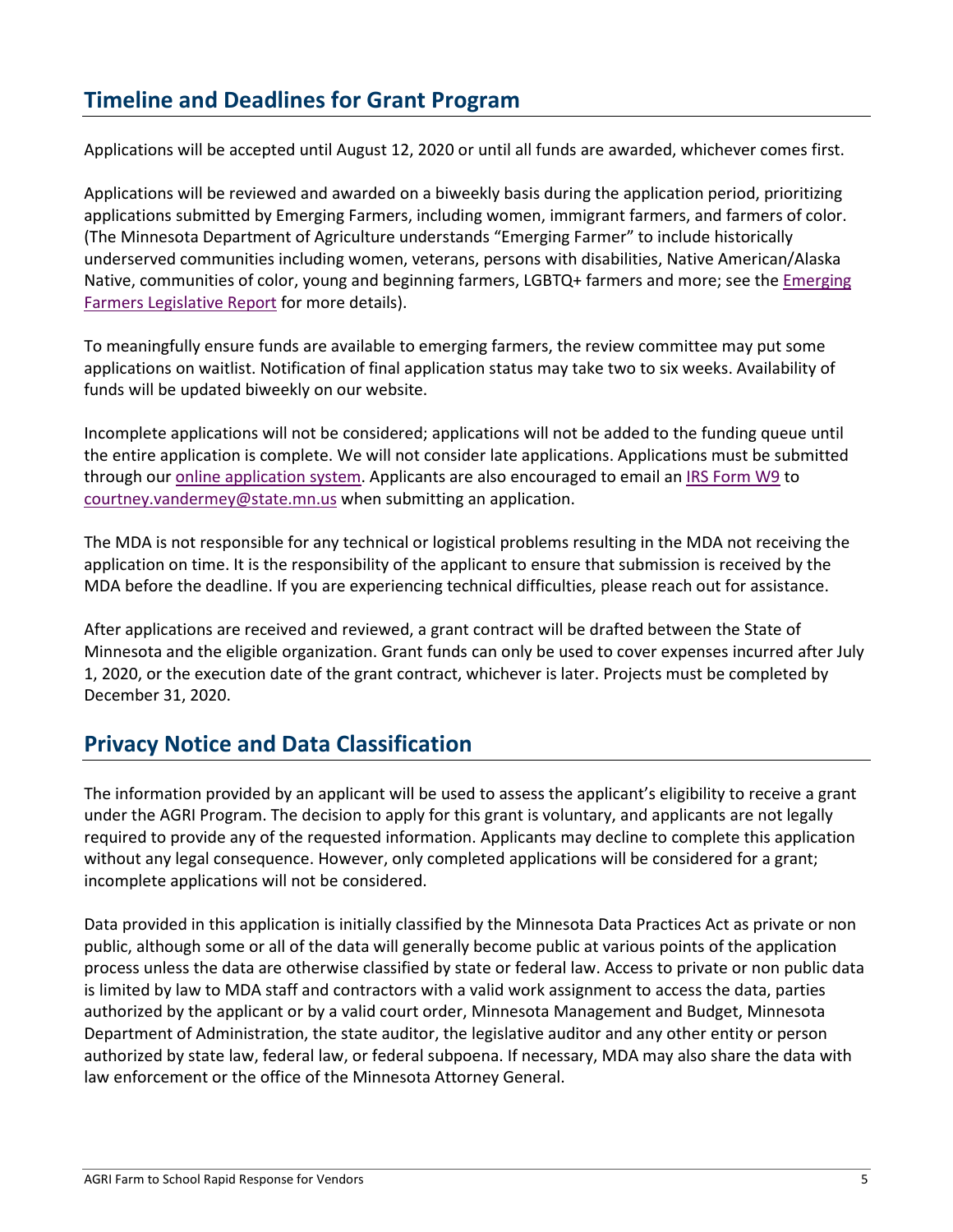#### Per [Minnesota](https://www.revisor.mn.gov/statutes/?id=13.599) Statute 13.599:

- Names and addresses of grant applicants, and the grant amount requested, will be public data once application responses are opened.
- All remaining data in application responses (except trade secret information, see below) becomes public data after the evaluation process is completed (for the purposes of this grant, when all grant agreements have been fully executed).
- All data created or maintained by the MDA as part of the evaluation process (except trade secret information, see below) will be public data after the evaluation process is completed.
- Trade secret information (as defined in Minnesota Statute 13.37) is classified as private or nonpublic. In order for an applicant to protect data submitted as part of this application as trade secret information, the applicant must identify the specific formula, pattern, compilation, program, device, method, technique or process that the applicant wishes to protect, and provide an explanation of the economic value of keeping the data from being generally known to other persons. Determining what constitutes trade secret information is ultimately the responsibility of the MDA, and the MDA cannot guarantee that data marked by an applicant as trade secret information or marked "confidential" will be classified as such. If the MDA determines that data do not meet the definition of trade secret information, that data will be available to the public unless the applicant secures a court order saying otherwise.

#### <span id="page-5-0"></span>**Requirements for Grant Recipients**

### <span id="page-5-1"></span>**Grant Award Agreement, Reporting, and Payment**

Upon notification of approval for a grant award, the applicant is required to do the following:

- Complete an IRS W-9 form or register as a vendor in SWIFT, the State's accounting system, and submit other required documentation within 30 days of award notification; and
- Sign a Grant Award Agreement indicating their intention to complete the proposed tasks. The agreement also authorizes the MDA to monitor the progress of the project. The grant award document must be signed within 30 days of being sent to the grantee.

Grant funds are dispersed as a reimbursement for purchased goods and services. Grantees will only be reimbursed for eligible items listed in the Grant Award Agreement. To receive grant payments, grantees must provide proof that eligible purchases have been made by submitting itemized receipts or invoices, and proof that the vendors have been paid. Annual progress reports are required to be submitted during the duration of the project.

#### <span id="page-5-2"></span>**Audits**

Per Minnesota Statute [16B.98 Subdivision 8,](https://www.revisor.mn.gov/statutes/?id=16B.98) the grantee's books, records, documents, and accounting procedures and practices of the grantee or other party that are relevant to the grant or transaction are subject to examination by the granting agency and either the legislative auditor or the state auditor, as appropriate. This requirement will last for a minimum of six years from the grant agreement end date, receipt, and approval of all final reports, or the required period of time to satisfy all state and program retention requirements, whichever is later.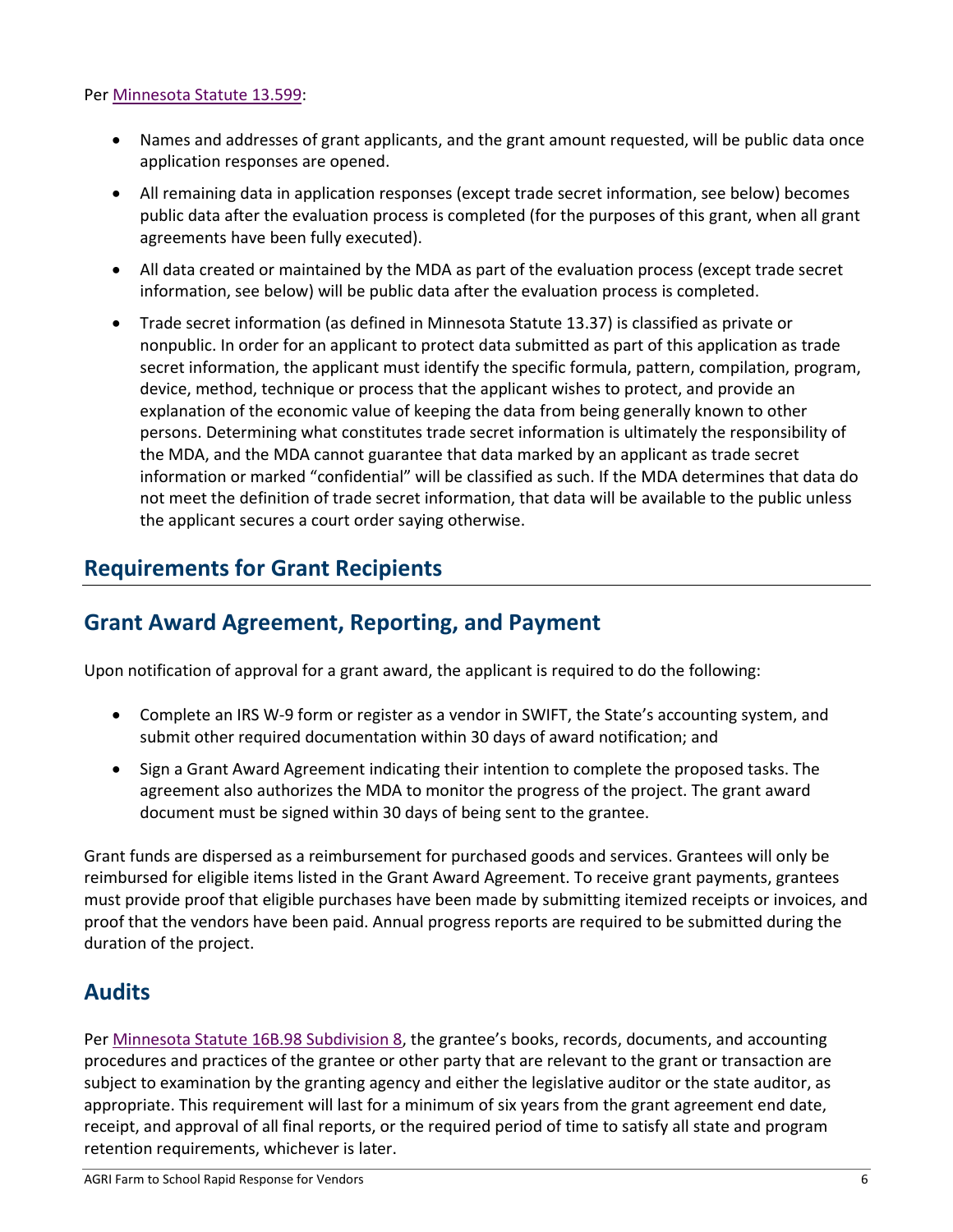# <span id="page-6-0"></span>**Bidding Requirements**

All funded applicants will be required to abide by the state's bidding requirements for larger purchases. See a detailed list of the state's [bidding requirements](https://www.mda.state.mn.us/business-dev-loans-grants/bidding-requirements) for details.

### <span id="page-6-1"></span>**Affirmative Action and Non-Discrimination Policy**

The grantee agrees not to discriminate against any employee or applicant for employment because of race, color, creed, religion, national origin, sex, marital status, status in regard to public assistance, membership or activity in a local commission, disability, sexual orientation, or age in regard to any position for which the employee or applicant for employment is qualified [\(Minnesota](https://www.revisor.mn.gov/statutes/?id=363A.02) Statute 363A.02). The grantee agrees to take affirmative steps to employ, advance in employment, upgrade, train, and recruit minority persons, women, and persons with disabilities.

The grantee must not discriminate against any employee or applicant for employment because of physical or mental disability in regard to any position for which the employee or applicant for employment is qualified. The grantee agrees to take affirmative action to employ, advance in employment, and otherwise treat qualified disabled persons without discrimination based upon their physical or mental disability in all employment practices such as the following: employment, upgrading, demotion or transfer, recruitment, advertising, layoff or termination, rates of pay or other forms of compensation, and selection for training, including apprenticeship [\(Minnesota Rules, part 5000.3500\)](https://www.revisor.mn.gov/rules/?id=5000.3500).

The grantee agrees to comply with the rules and relevant orders of the Minnesota Department of Human Rights issued pursuant to th[e Minnesota Human Rights Act.](https://mn.gov/mdhr/yourrights/mhra/)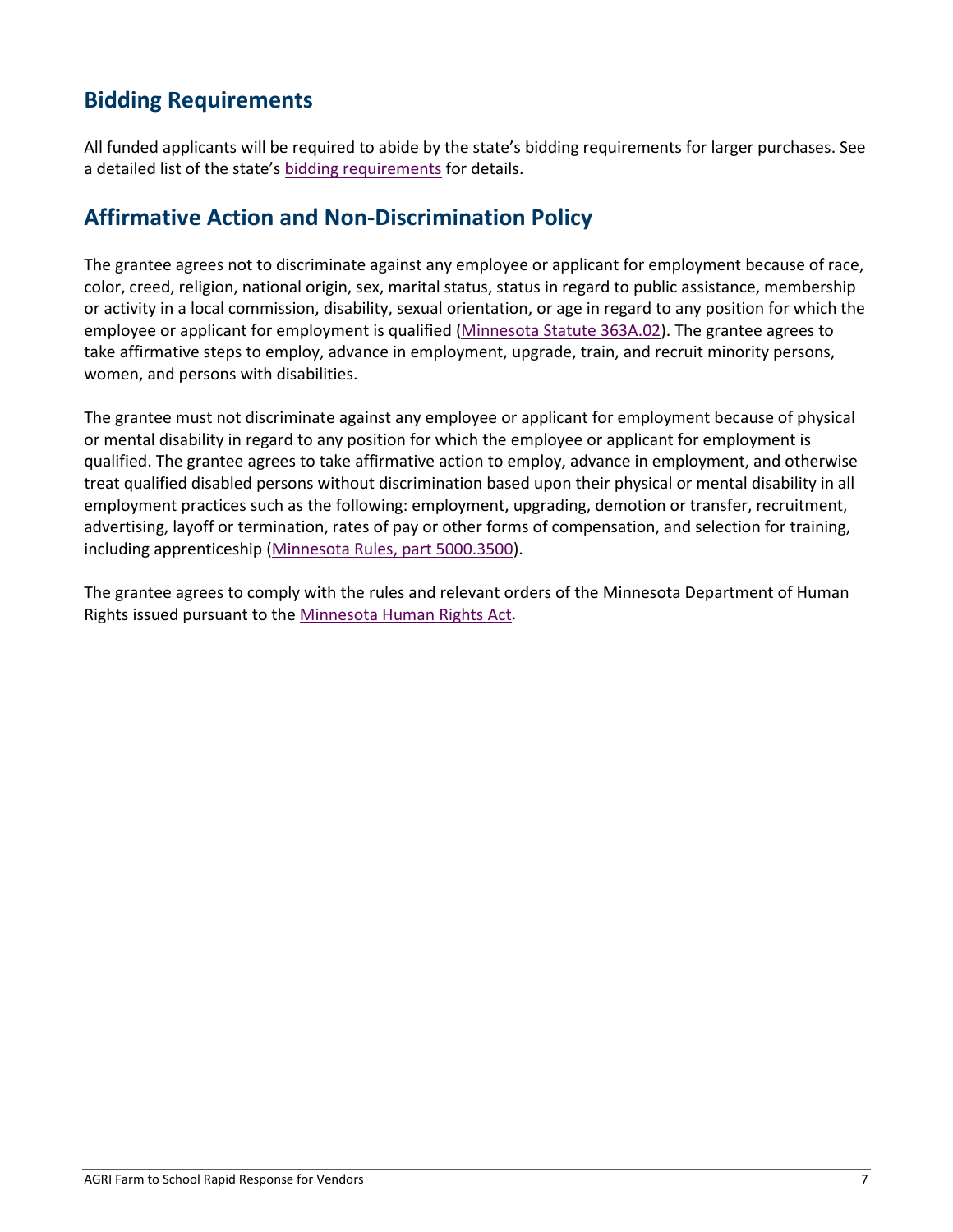# <span id="page-7-0"></span>**Application Questions**

# <span id="page-7-1"></span>**Applicant Information**

- Applicant Name
- Organization Name
- Organization Mailing Address
- Organization Telephone
- Organization Email

#### **Authorized Representative**

If awarded a grant, the person that will sign the grant agreement contract for this organization.

- Name
- Telephone
- Email

#### **Eligibility**

Confirm that the following statements apply to your organization.

- The organization is in good standing with the State of Minnesota. (No back taxes owed, no defaults on Minnesota State backed financing for the past 7 seven years, in compliance with current state regulations, and acceptable performance on past MDA grants.)
- Your organization is in Minnesota or authorized to conduct business in Minnesota.
- No one involved in the project or the application for the grant is an employee or spouse of an employee of the MDA.

Please select which of the following categories describes your organization:

- Producer (farmer/rancher/cooperative)
- Restaurant
- Processor
- Food Hub
- Distributor
- Food Service Management Company/Caterer

Was the applicant's gross revenue in Calendar Year 2019 less than or greater than \$250,000?

- Less than \$250,000
- Greater than \$250,000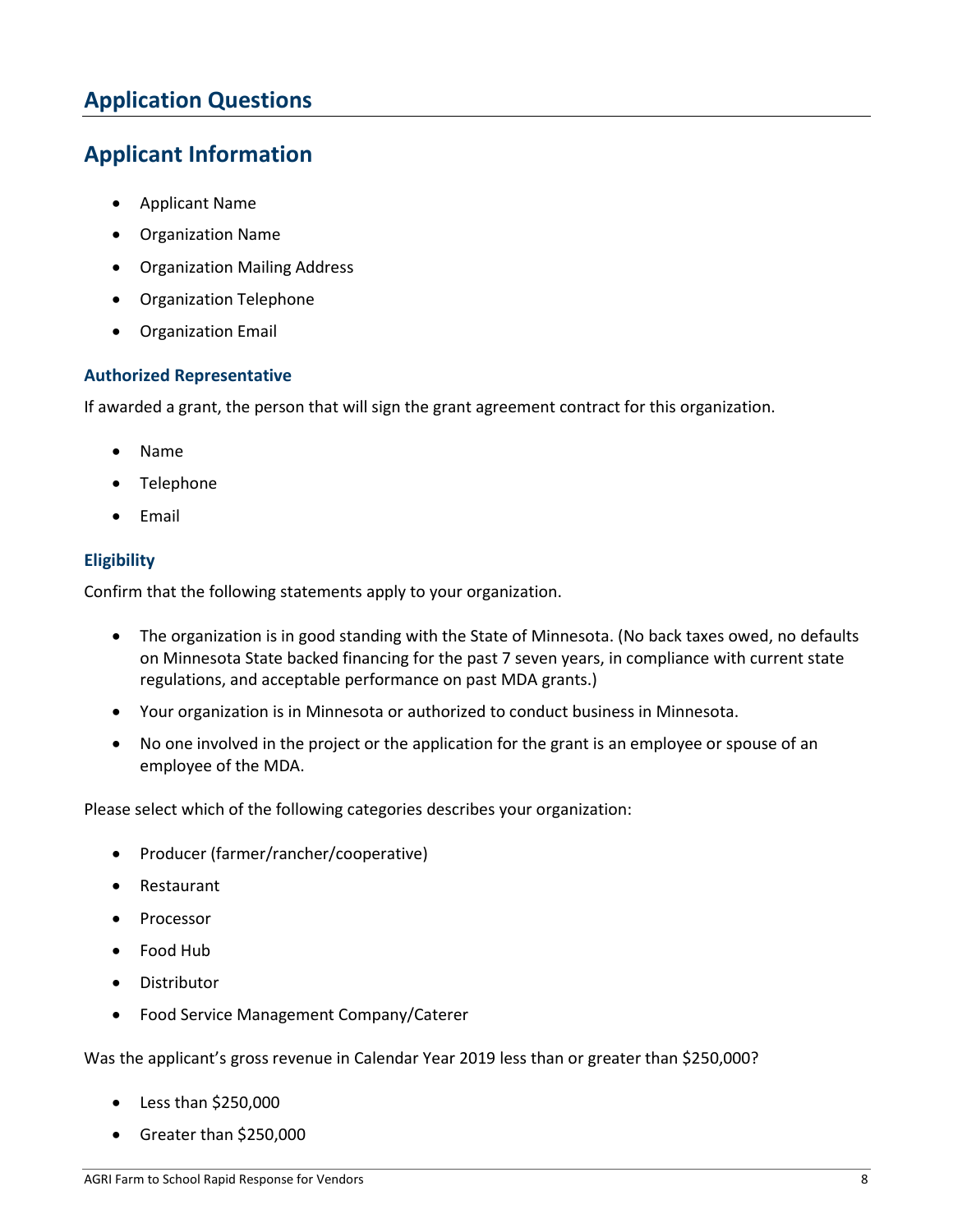# <span id="page-8-0"></span>**Budget**

- Total Project Cost
- Total Grant Request (up to 50% of the Total Project Cost; maximum of \$5,000, minimum of \$1,000)

Please complete the following budget table indicating the purchases you anticipate making. Each item must enhance your ability to market agricultural products to schools. Only expenses incurred after July 1, 2020 or the execution date of the grant contract, whichever is later, are eligible for reimbursement. The budget table will be reviewed by the MDA and incorporated into the grant contract.

| Item |  | Quantity   Cost/Unit   Total Costs   Source of Estimate |
|------|--|---------------------------------------------------------|
|      |  |                                                         |
|      |  |                                                         |
|      |  |                                                         |
|      |  |                                                         |
|      |  |                                                         |

#### **Budget Narrative**

#### *(2,000 characters, including spaces)*

Justify your budget and explain how you plan to pay for your project.

- Explain how the equipment and services in the budget table will help you enter, increase, or diversify Farm to School sales. This can include processing more Minnesota agricultural products into value-added products (such as for a Grab 'N' Go meal delivery). If your marketing and business have been impacted by COVID-19, please explain how this funding will help you adapt and/or sell to schools as a new market.
- Explain how you plan to pay for your project (financing, other grants, private investment, personal investment, or organization funds, etc.). Other State funds cannot be used to provide the funding used to pay for this project.

(Optional) Submit documentation showing project costs and ability to pay for the project, such as:

- Quotes or estimates from businesses for equipment or services.
- Letters of commitment written by financial institutions or other organization that will be providing funding through loans or credit.
- Bank statements showing enough cash reserves to fund project.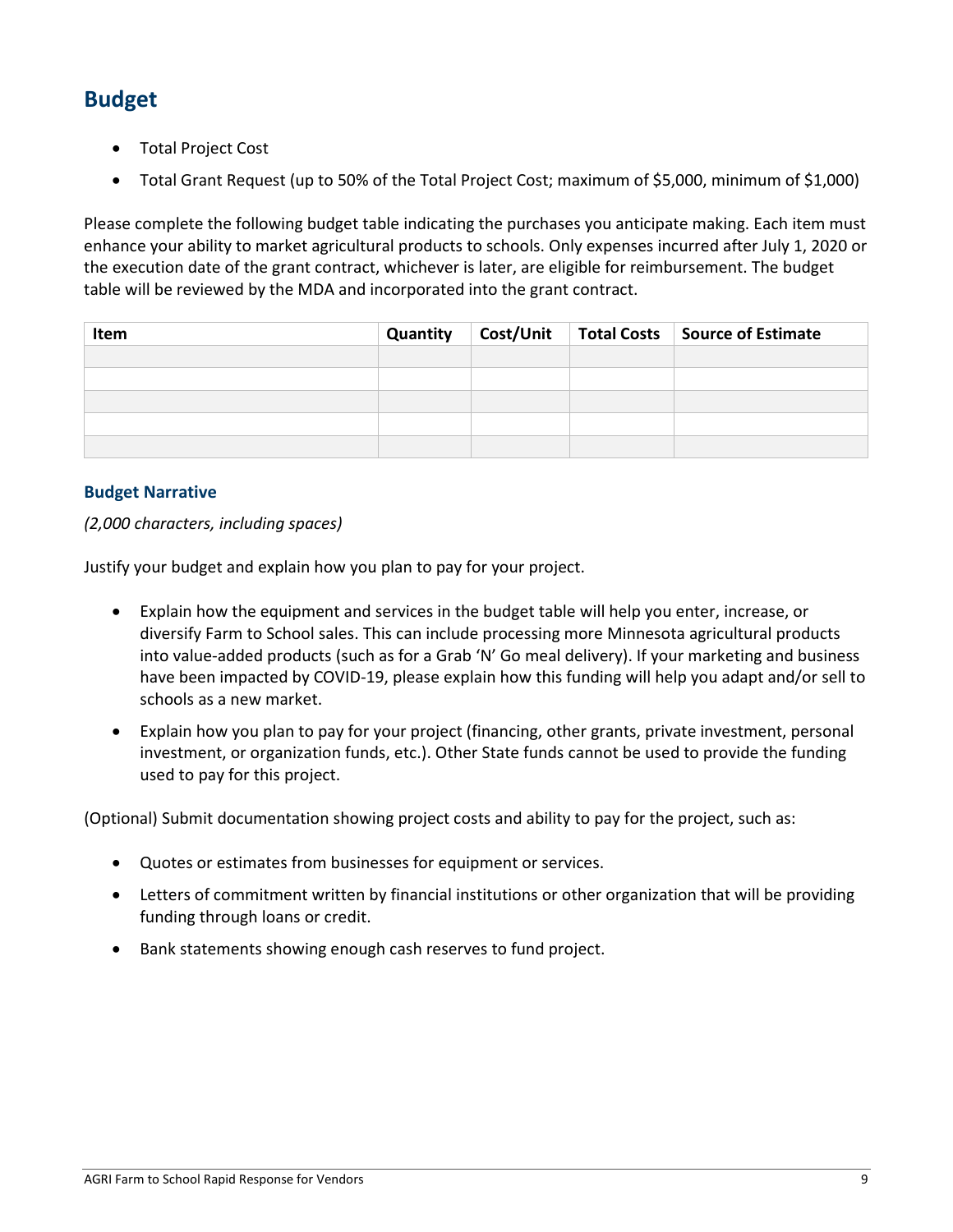# <span id="page-9-0"></span>**Workplan**

Please complete the following workplan to outline the steps you will take to purchase the items listed in the budget table. Projects must be completed by December 31, 2020.

| <b>Date</b> | <b>Task</b> | Responsible Individual |  |
|-------------|-------------|------------------------|--|
|             |             |                        |  |
|             |             |                        |  |
|             |             |                        |  |
|             |             |                        |  |
|             |             |                        |  |

#### <span id="page-9-1"></span>**Outcomes**

*(1,500 characters, including spaces)*

How will this project enhance your ability to sell agricultural products to Minnesota Schools?

Describe how the grant funded project will positively impact emerging farmers, including Native American producers, immigrant farmers, farmers of color, and/or female farmers.

Upload a document that demonstrates your commitment to selling to schools. Strong submissions would include letters from schools confirming your business relationship or a short outline of your marketing plan.